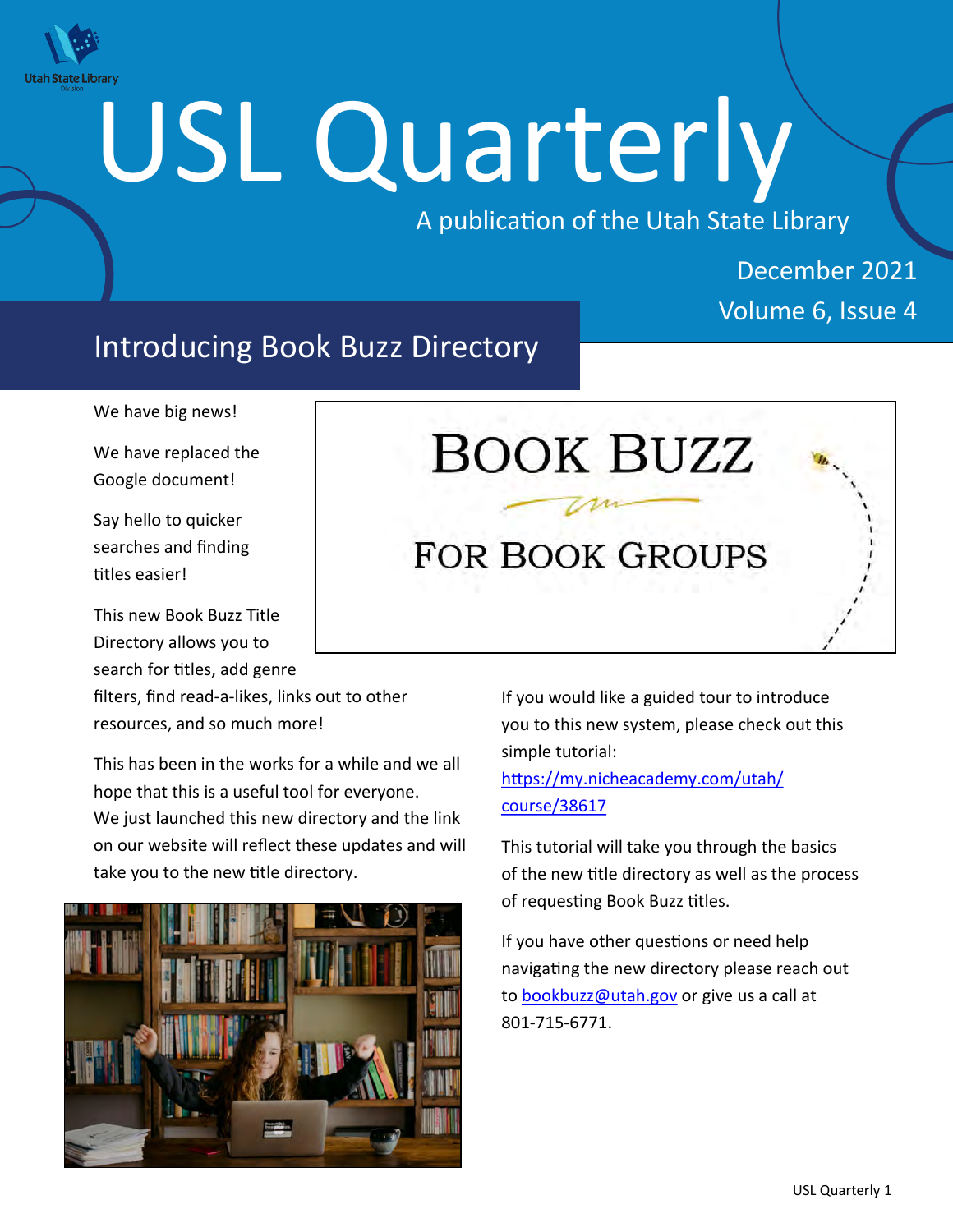# Database Spotlight



The State Library launched OpenAthens, its new authentication platform, managed through TDNet. All links to online resources provided by the State Library will be changing on [Utah's Online Public](http://onlinelibrary.utah.gov) 



[Library.](http://onlinelibrary.utah.gov) Those libraries that simply link out to that page, won't need to worry about link changes, but the libraries with direct links on their own pages will need to change to the new OpenAthens links before the old links are disabled in early January. All new links for these resources can be found [here.](https://docs.google.com/spreadsheets/d/1_7CfP89l3UchtTazdT6eQPrXaZOJFYGSzT0yM1vx-k8/edit#gid=1326743381)

In addition, library patrons wishing to access these resources will need to create an OpenAthens account using their library card. All library staff should [register for an account](https://ut.tdnetdiscover.com/openathens/registration) so they will be able to guide patrons through the process. A brief 6 minute [tutorial](https://my.nicheacademy.com/utah-libraries/course/40863) on the registration process has been created in Niche Academy. Additionally, we offer [these](https://drive.google.com/file/d/1_prqt6Z4pGb9ln5nIAHUPBlt4Pj8WvDP/view?usp=sharing)  [instructions](https://drive.google.com/file/d/1_prqt6Z4pGb9ln5nIAHUPBlt4Pj8WvDP/view?usp=sharing) for distribution.

The State Library will be scheduling a training for all directors and designated admins to demonstrate the OpenAthens admin module. The admin module will allow individual libraries to pull usage statistics for their library for these databases. Thank you for your patience with us as we complete this process.

Please feel free to reach out to the OpenAthens Migration Team at the State Library with any questions at [USL@utah.gov.](mailto:USL@utah.gov) 

# Tech Moment

Random Access Memory (RAM) was invented earlier than you might expect!

Humans had the edge over technology when it came to memory, at least at first. Early computers could only recall data in exactly the same way it was stored. Think of it like a record player, where the needle reads the record's grooves in the same pattern every time.

All that changed 75 years ago. In 1946, Frederick Williams [patented a cathode ray tube](https://www.computerhistory.org/tdih/december/11/#frederick-williams-receives-patent-for-memory-device) which could be written and read in any order, like flipping through your music library and picking just the song you want. RAM changed the tech world. It allowed the first commercial computers like the IBM 701 (1951) to do complex tasks such as advanced calculation, weather prediction, and translation.

We may not use vacuum tubes anymore, but we owe the RAM that makes our modern computers so snappy to Fredrick Williams. You can read more about RAM [with this article,](https://en.wikipedia.org/wiki/Random-access_memory) or you can listen to [RAM c](https://www.youtube.com/playlist?list=PLSbDLF8wQ3oIbKcH9ygj7owD0RvuNkguU)ourtesy of Daft Punk.

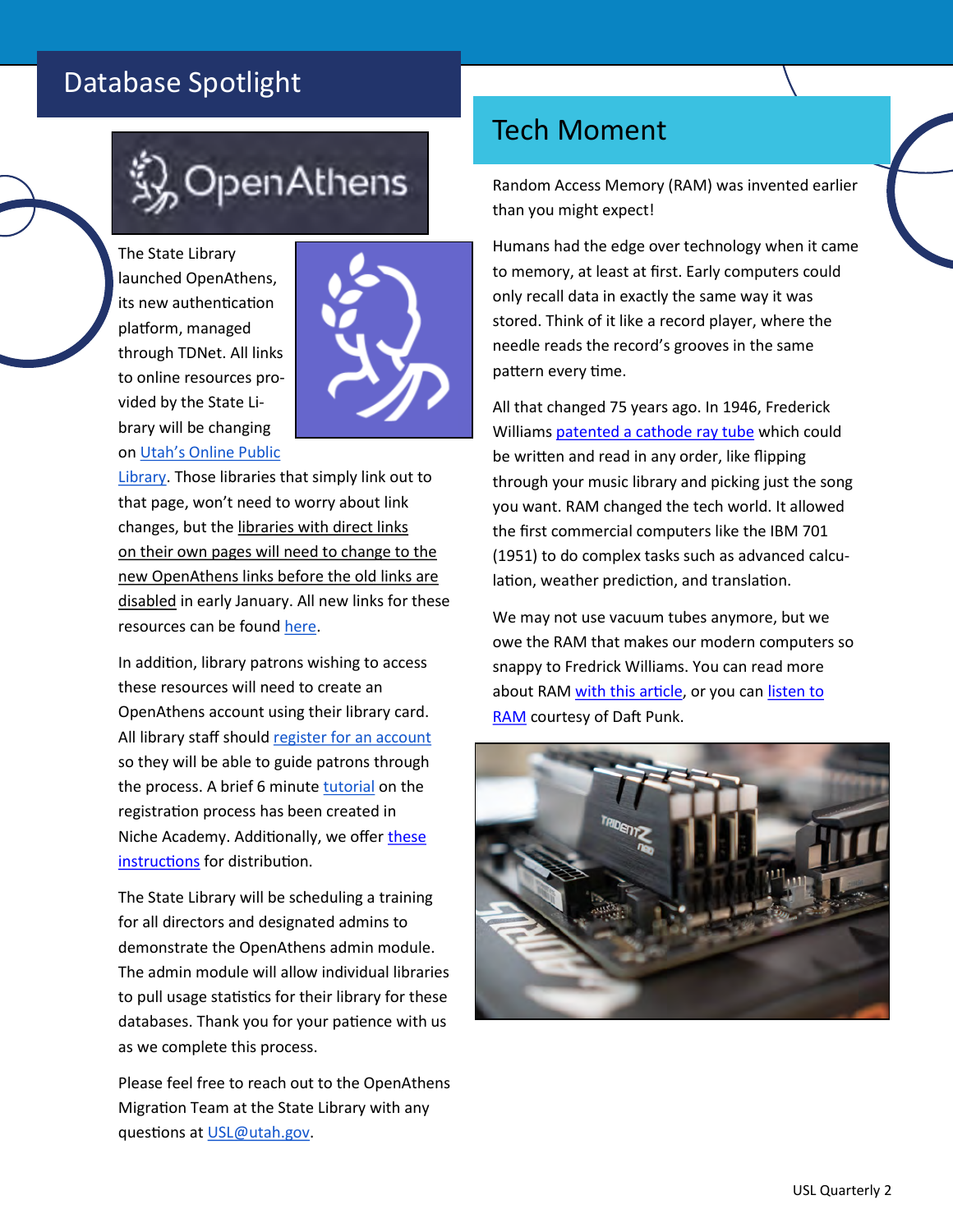# Upcoming Trainings

#### Year of Learning

This year Utah State Library is partnering with the Utah Library Association (ULA) to provide a Year of Learning on ULA's 2022 theme: United in Diversity. Once a month, a knowledgeable moderator will guide a Zoom Meetup for Utah librarians and library staff on the current month's topic. Resources will be forthcoming. To learn more about this initiative visit our website: <https://library.utah.gov/equity/learning/>

#### *Highlighting Diverse Authors, Discussion* Thursday, Jan. 27 - 12 PM, MDT

During our discussion we'll talk about what we've learned about highlighting diverse authors and brainstorm ideas on how to fill any gaps in library services. We can also chat about any issues you've encountered or details you've learned or anything you'd like to share about shining a light on diverse authors.

#### *Critical Cataloging, Discussion* Thursday, Feb. 24 - 12 PM, MDT

During our discussion we'll talk about what we've learned about critical cataloging and brainstorm ideas on how to fill any gaps in library services. We can also chat about any other issues you've encountered or details you've learned or anything you'd like to share about critical cataloging.

To register for Workshops & Trainings: [library.utah.gov/workshops](https://heritage.utah.gov/library/workshops)

To access live webinars: [stateofutah.adobeconnect.com/usltraining](http://stateofutah.adobeconnect.com/usltraining/)

To view archived webinars: [library.utah.gov/webinars](https://heritage.utah.gov/library/webinars)

USL Training Coordinator: Merrily Cannon, [mcannon@utah.gov](mailto:mcannon@utah.gov)

# Online Book Discussion

Don't miss the Online Book Discussion, the book club sponsored by the USL, Program for the Blind and Disabled. Anyone can join in, just call in!

Tuesday, January 11, 2 PM to 3 PM (MST) Discussion led by Paula Stuart

Two books this time!

*The Caves of Steel* by Isaac Asimov





 *Ingathering: The Complete People Stories* by Zenna Henderson

To Join the Online Book Discussion: [stateofutah.adobeconnect.com/bookgroup](https://stateofutah.adobeconnect.com/bookgroup) Participate by phone:

1-877-820-7831, passcode 331626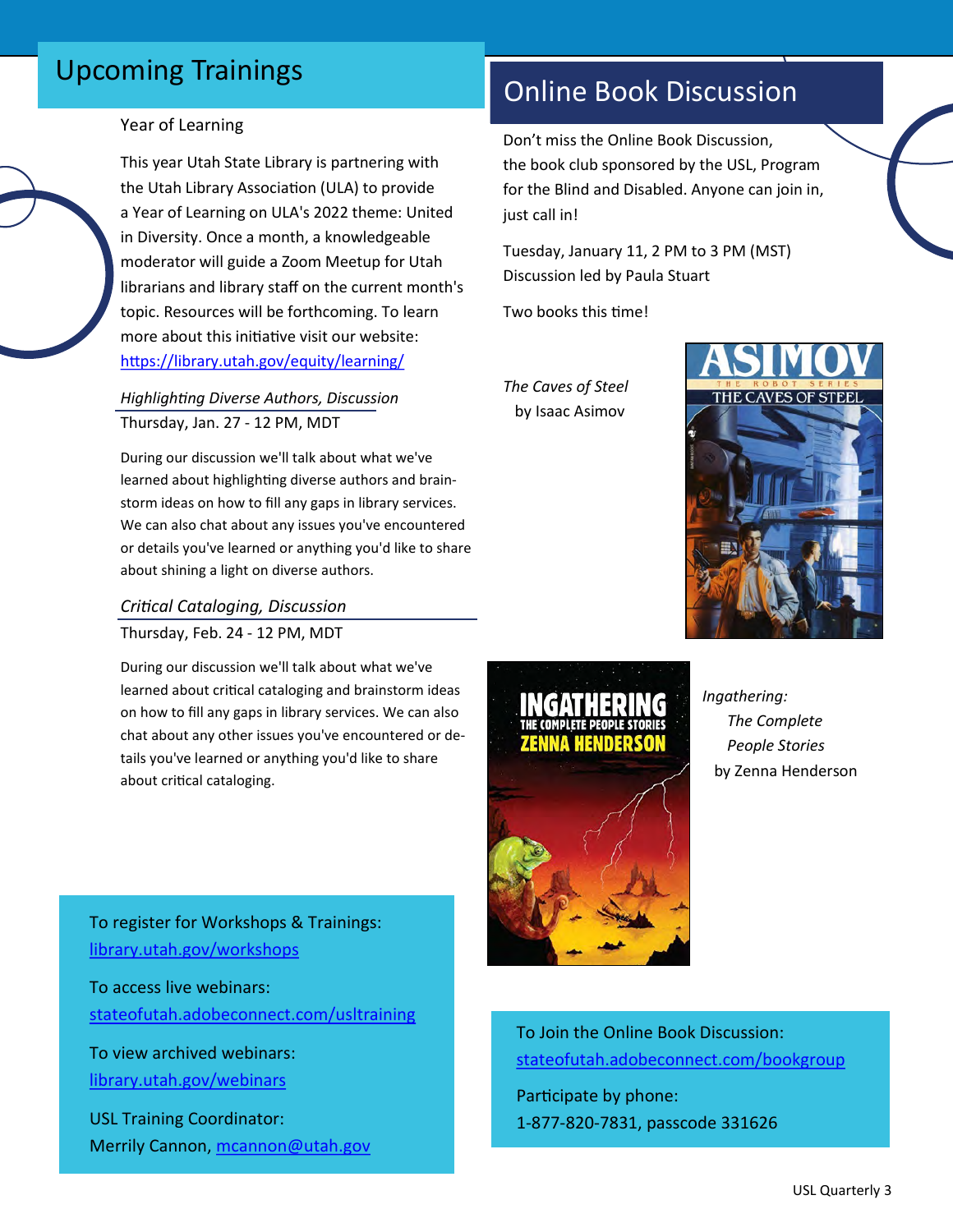## Book Your Summer Winners

Congratulations to the Book Your Summer winners! Each winner received a \$1,000 my529 regional scholarship and \$500 for their local library.

Region 1 Xavier B. - Pleasant Valley Library

Region 2 Aalyah W. - American Fork City Library

Region 3 Oliver C. - Sprague Library

Region 4 Calvin S. - Taylorsville Library

book swmmer

### STEM Kits

Stress has been a common issue for nearly everyone during the pandemic, including children. To help address this, the State Library partnered with our sister agency, the STEM Action Center, to create circulating stress relief kits for public and school libraries. Kits contain six different activities informed by STEM-based principles to encourage stress relief for 2nd to 4th graders. In total, 397 kits will be sent to 45 libraries, 39 public and six schools. We are excited to provide this offering and hope that the benefits are seen in the community.